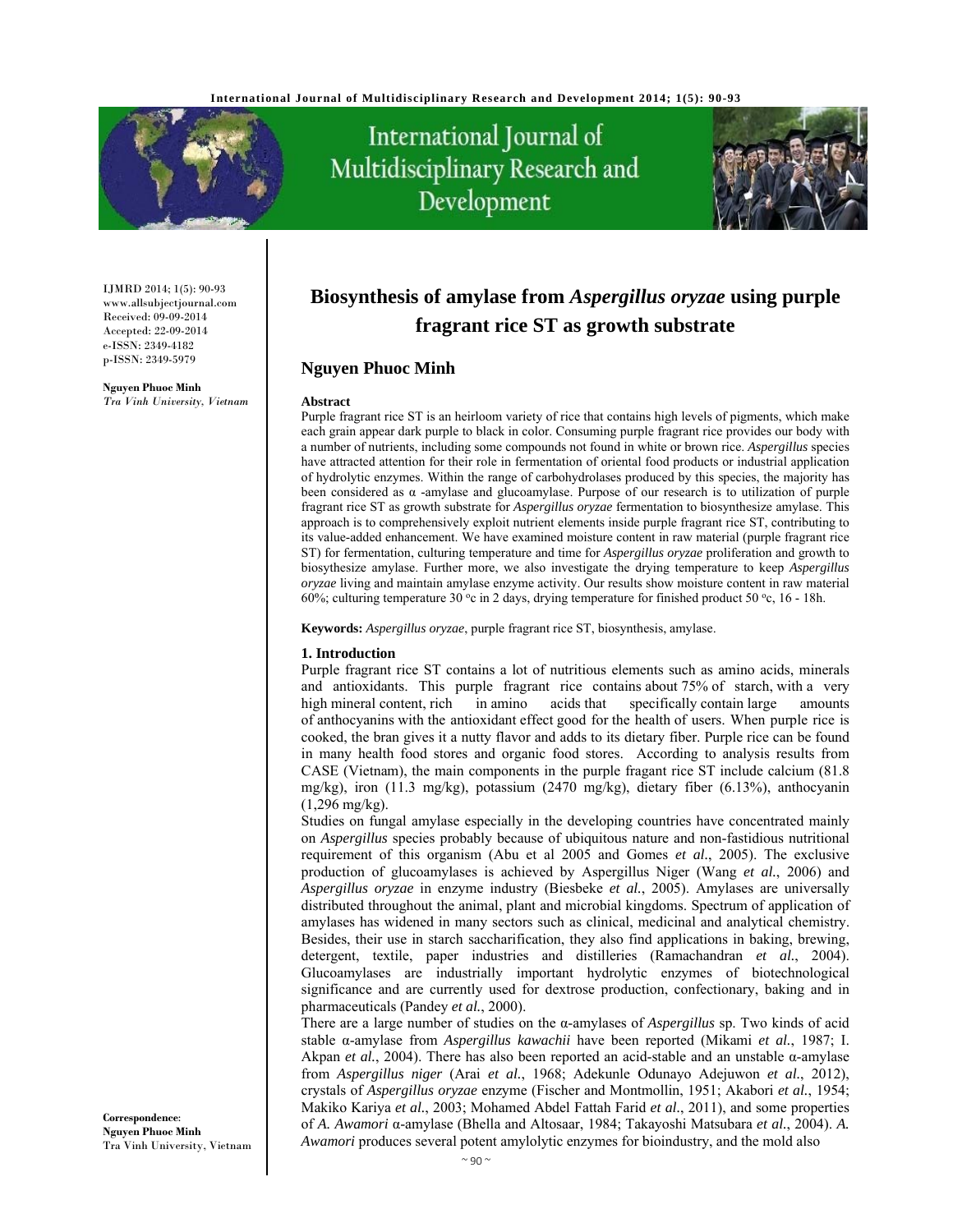produces three forms of α-glucosidases (Yamazaki *et al.*, 1977) and two types of glucoamylases (Shruti Puri *et al.*, 2013). These are glucoamylase I that can be adsorbed onto raw starch, and glucoamylase II that can not be adsorbed (Ueda, 1981). There are several microorganisms that have been found to produce raw starch digesting amylolytic enzymes. *A. Awamori* (Ueda *et al.*, 1974) and *A. Oryzae* (Miah and Ueda, 1977) produced glucoamylases having activity for adsorption and digestion of raw starch.

Purpose of our research is to comprehensively exploit nutrient elements inside purple fragrant rice ST, contributing to its value-added enhancement. We have examined moisture content in raw material (purple fragrant rice ST) for fermentation, culturing temperature and time for *Aspergillus oryzae* proliferation and growth to biosythesize amylase. Further more, we also investigate the drying temperature to keep *Aspergillus oryzae* living and maintain amylase enzyme activity.

#### **2. Material & Method 2.1 Material**

Purple fragrant rice ST is originated from Tra Vinh province, Vietnam. Its specifications are as follows: maximum moisture 15%; broken ration 4%; aflatxin B1, B2, G1, G2  $\leq$  0.2 µg/kg; packed into 5 kg PP bags with PE inside. *Aspergillus oryzae* is supplied from Pasteur Institute, HCM City, Vietnam.



**Fig 1:** Purple fragrant rice ST

# **2.2 Research method**

# **2.2.1 Experiement 1: Effect of moisture content, temperature and time in culturing medium for**  *Aspergillus oryzae* **fermentation**

Purple fragrant rice is well dipped in water to discard foreign matter and damaged grain, absorb water into its kernel. Then it is cooked, adjusted moisture and sterilized steaming. Following that, it is cooled, mixed and cultured at different moisture contents, temperatures and times.

Factor A: temperature (A1: 27 °c; A2: 30 °c; A3: 35 °c). Factor B: moisture (B1: 50%; B2: 60%; B3: 70%). Factor C: time (C1: 1 day; C2: 2 days; C3: 3 days). Total testings: 3x3x3=27. Total samples: 27x3=81

# **2.2.2 Experiment 2: Effect of drying condition to amylase activity**

*Aspergillus oryzae* is cultured at suitable conditions,

vacuum dried to maintain enzyme activity. Drying is performed in three temperatures:  $40^{\circ}$ C,  $45^{\circ}$ C,  $50^{\circ}$ C. Total testings: 3; total samples: 3. Amlyase activity is checked again one more time.

# **2.3 Testing method**

*Aspergillus oryzae* is cultured on starch gelatination at different moisture contents and times. Amylase activity from *Aspergillus oryzae* is periodically checked by measuring optical density after being prepared with iodine.

# **2.4 Statistical analysis**

All data are processeed by Excel 2003.

# **3. Result & Discussion**

**3.1 Effect of moisture content, temperature and time in culturing medium** *for Aspergillus oryzae* **fermentation** 

| Temperature<br>$({}^{\circ}C)$ | Moisture<br>content<br>$(\%)$ | Time<br>(day)                    | Activity<br>(unit/g) |
|--------------------------------|-------------------------------|----------------------------------|----------------------|
| 27                             | 50                            | $\mathbf{1}$                     | 4.382                |
|                                |                               |                                  |                      |
| 27                             | 50                            | $\overline{c}$<br>$\overline{3}$ | 6.808                |
| 27                             | 50                            |                                  | 7.963                |
| 27                             | 60                            | $\overline{1}$                   | 5.381                |
| 27                             | 60                            | $\overline{2}$                   | 6.354                |
| 27                             | 60                            | $\overline{\mathbf{3}}$          | 8.459                |
| 27                             | 70                            | $\overline{1}$                   | 1.926                |
| 27                             | 70                            | $\overline{2}$                   | 4.646                |
| 27                             | 70                            | $\overline{\mathbf{3}}$          | 4.574                |
| 30                             | 50                            | $\overline{1}$                   | 5.934                |
| 30                             | 50                            | $\overline{2}$                   | 7.078                |
| 30                             | 50                            | $\overline{\mathbf{3}}$          | 6.273                |
| 30                             | 60                            | $\overline{\mathbf{3}}$          | 7.328                |
| 30                             | 70                            | $\overline{1}$                   | 5.014                |
| 30                             | $70\,$                        | $\overline{2}$                   | 6.372                |
| 30                             | 70                            | $\overline{\mathbf{3}}$          | 6.247                |
| 35                             | 50                            | $\mathbf{1}$                     | 2.759                |
| 35                             | 50                            | $\overline{2}$                   | 6.495                |
| 35                             | 50                            | $\overline{\mathbf{3}}$          | 6.052                |
| 35                             | 60                            | $\overline{1}$                   | 3.268                |
| 35                             | 60                            | $\overline{2}$                   | 6.349                |
| 35                             | 60                            | $\overline{\mathbf{3}}$          | 5.054                |
| 35                             | 70                            | $\overline{1}$                   | 4.705                |
| 35                             | 70                            | $\overline{2}$                   | 2.546                |
| 35                             | 70                            | $\overline{3}$                   | 2.259                |



**Fig 2:** Amylase activity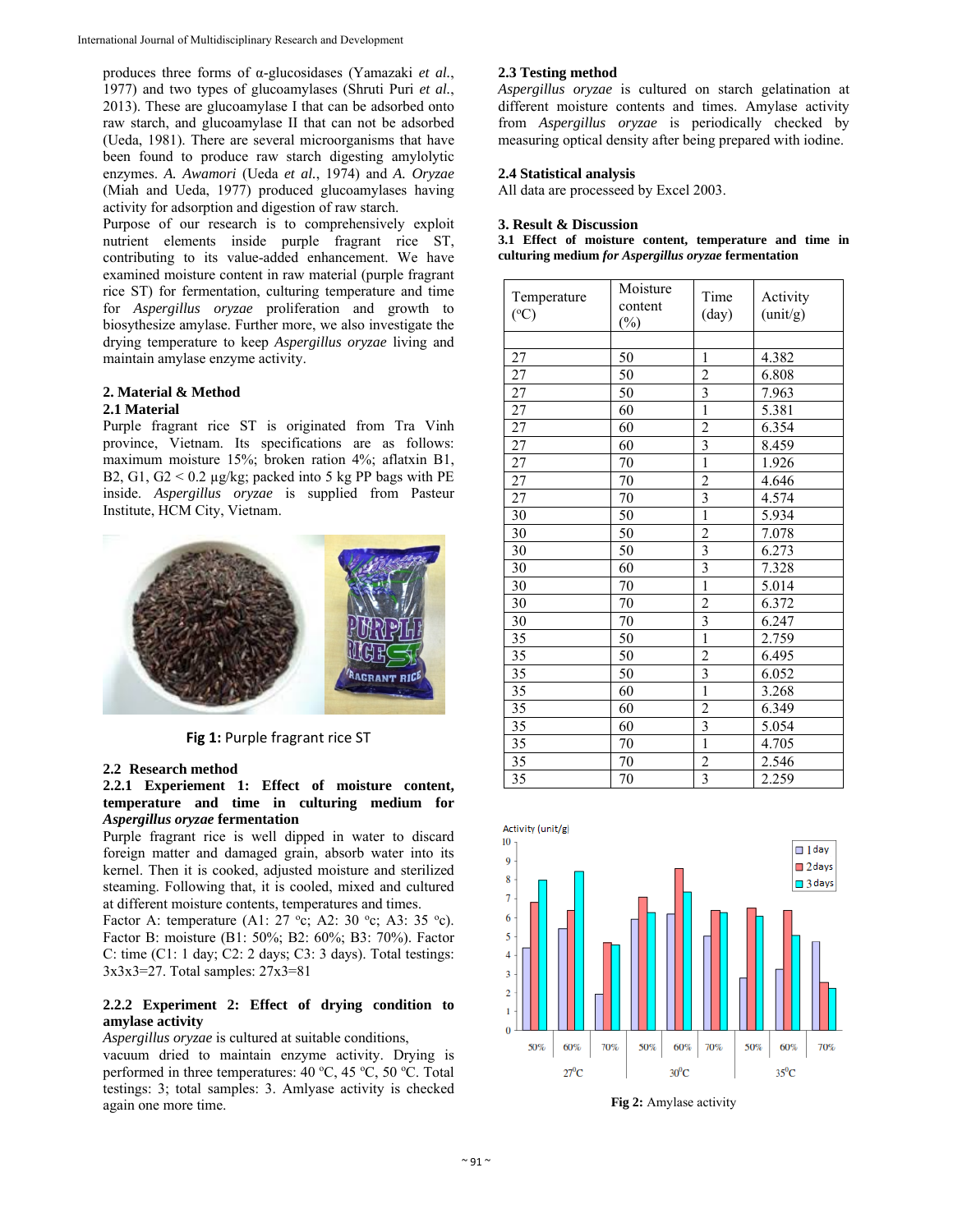From figure 2, we can see the highest activity of amylase after 2 days of culture at temperature  $30^{\circ}$ c,  $60\%$  moisture. Amylase is also strongly produced after 3 days of culture at temperature 27 °c and 60% moisture. At 35 °C, *Aspergillus oryzae* is prohibited to grow to produce amylase, especially at high moisture content (70%). At 27  $\mathrm{^{\circ}C},$  amylase activity

increases slightly day by day, the amylase activity in 3rd day is higher than the first two days. At 30  $^{\circ}$ C, the amylase activity is higher than at  $27^\circ$ c and  $35^\circ$ c. So we can conclude the optimal condition for *Aspergillus oryzae* growth is performed well at 30  $\degree$ c, 60% moisture in the 2<sup>nd</sup> day.

| Temperature $(^{\circ}C)$ | Culturing time (day)  |                        |                       | Moisture $(\% )$ |
|---------------------------|-----------------------|------------------------|-----------------------|------------------|
|                           | 1                     |                        | 3                     |                  |
| 27                        | $4.382^{i}$           | $6.808$ cde            | $7.963^{ab}$          | 50               |
| 27                        | 5.381 <sup>gh</sup>   | $6.354$ <sup>ef</sup>  | 8.46 <sup>a</sup>     | 60               |
| 27                        | 1.926 <sup>1</sup>    | $4.646^{\rm i}$        | $4.547$ <sup>i</sup>  | 70               |
| 30                        | $5.933^{fg}$          | 7.077 <sup>cd</sup>    | $6.273$ <sup>ef</sup> | 50               |
| 30                        | $6.164$ <sup>ef</sup> | 8.614 <sup>a</sup>     | $7.328^{bc}$          | 60               |
| 30                        | 5.014 <sup>hi</sup>   | $6.372$ <sup>def</sup> | $6.25$ ef             | 70               |
| 35                        | $2.76^{jk}$           | $6.494$ def            | $6.052$ <sup>fg</sup> | 50               |
| 35                        | $3.268^{j}$           | $6.35$ ef              | 5.054 <sup>hi</sup>   | 60               |
| 35                        | 4.705 <sup>hi</sup>   | $2.545^{k\bar{l}}$     | 2.259 <sup>kl</sup>   | 70               |

**Table 2:** Amylase activity change by temperature, moisture and time of culturing

From table 2, we see that the sample cultured at 30  $\degree$ C, 60% moisture in 2 days shows the highest amylase activity 8.614 (unit/g). Other samples cultured at 30  $°C$ , 50% moisture, 2 days; 30 °C, 60% moisture, 3 days and 27 °C, 50% moisture, 3 days also have high amylase activity  $(7.007 - 7.962 \text{ unit/g})$ . Sample cultured at  $27 \text{ °C}$ ,  $70\%$ moisture, 1 day has the lowest amylase activity (1926

unit/g). Se we can conclude some groups possible for culturing:

- Group #1: Temperature 30 °C, moisture 60% in 2 days.

- Group  $#2$ : Temperature  $27 °C$ , moisture  $60\%$  in 3 days.

Between above these groups, the group #1 is mostly suitable for *Aspergillus oryzae* growth

#### **3.2 Amylase activity in vaccum drying at different temperature**

**Table 3:** Moisture change (%) in vaccum drying

| Drying time (hour) | Drying temperature $(°c)$ |                |                |
|--------------------|---------------------------|----------------|----------------|
|                    | $40^{\circ}$ C            | $45^{\circ}$ C | $50^{\circ}$ C |
| 0                  | 62.88                     | 64.54          | 61.91          |
| 2                  | 52.95                     | 54.69          | 52.78          |
| 4                  | 44.51                     | 47.37          | 39.47          |
| 6                  | 34.02                     | 33.76          | 24.15          |
| 8                  | 25.16                     | 14.41          | 10.31          |
| 10                 | 18.06                     | 7.608          | 7.436          |
| 12                 | 14.33                     | 4.831          | 4.368          |
| 14                 | 5.787                     | 3.615          | 4.20           |
| 16                 | 4.649                     | 3.168          | 3.91           |
| 18                 | 4.231                     | 3.062          | 3.764          |



**Fig 3:** Moisture change (%) in vaccum drying

From table 3 and figure 3, we see the highest speed of moisture reduction at 50  $\mathrm{^{\circ}C}$  and lowest at 45  $\mathrm{^{\circ}c}$ . From 0-8 hours, the speed of moisture reduction is very quickly at 50 <sup>o</sup>C, and slowly at 45 <sup>o</sup>C (from 0-4 hours). After 8 hours, the